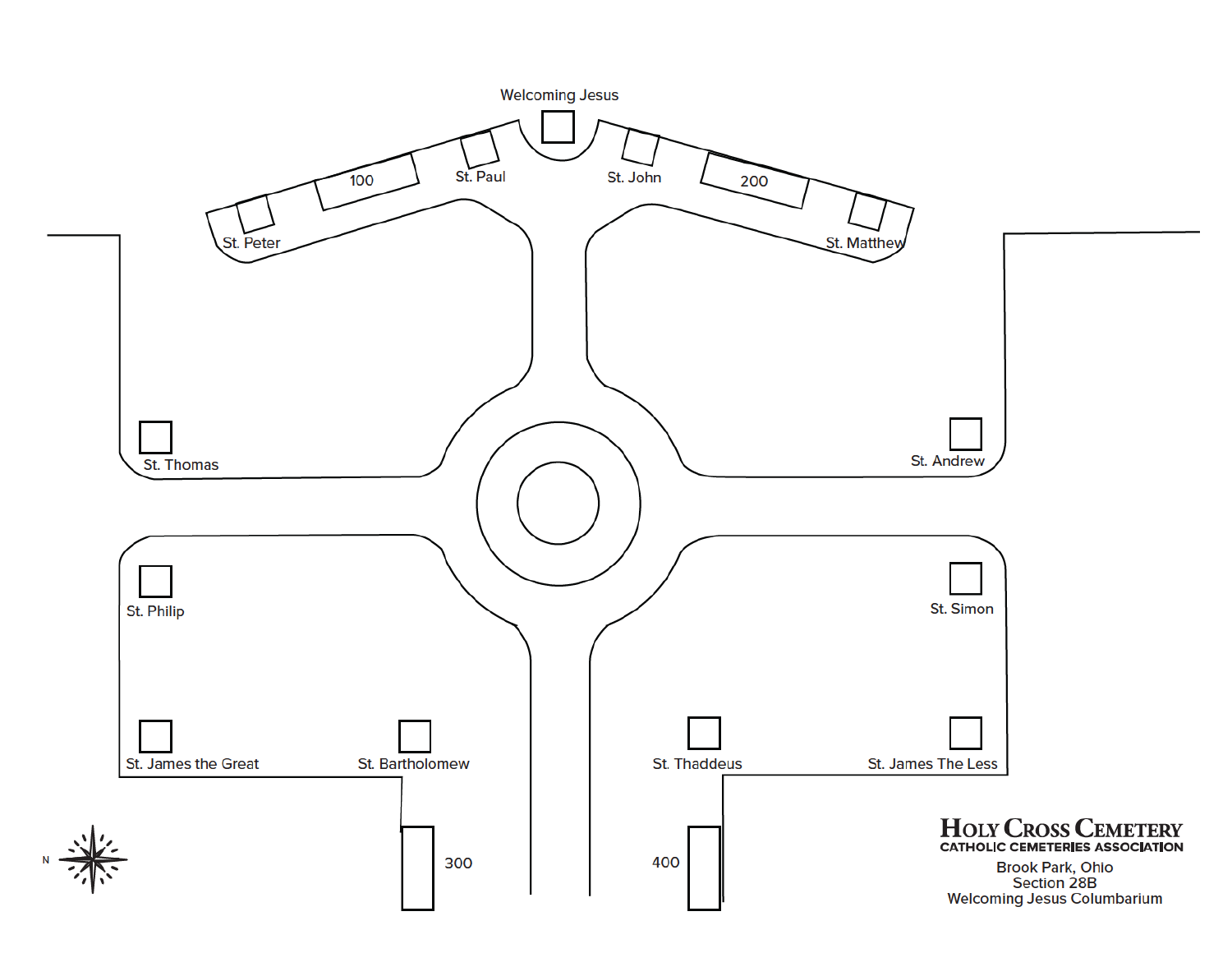

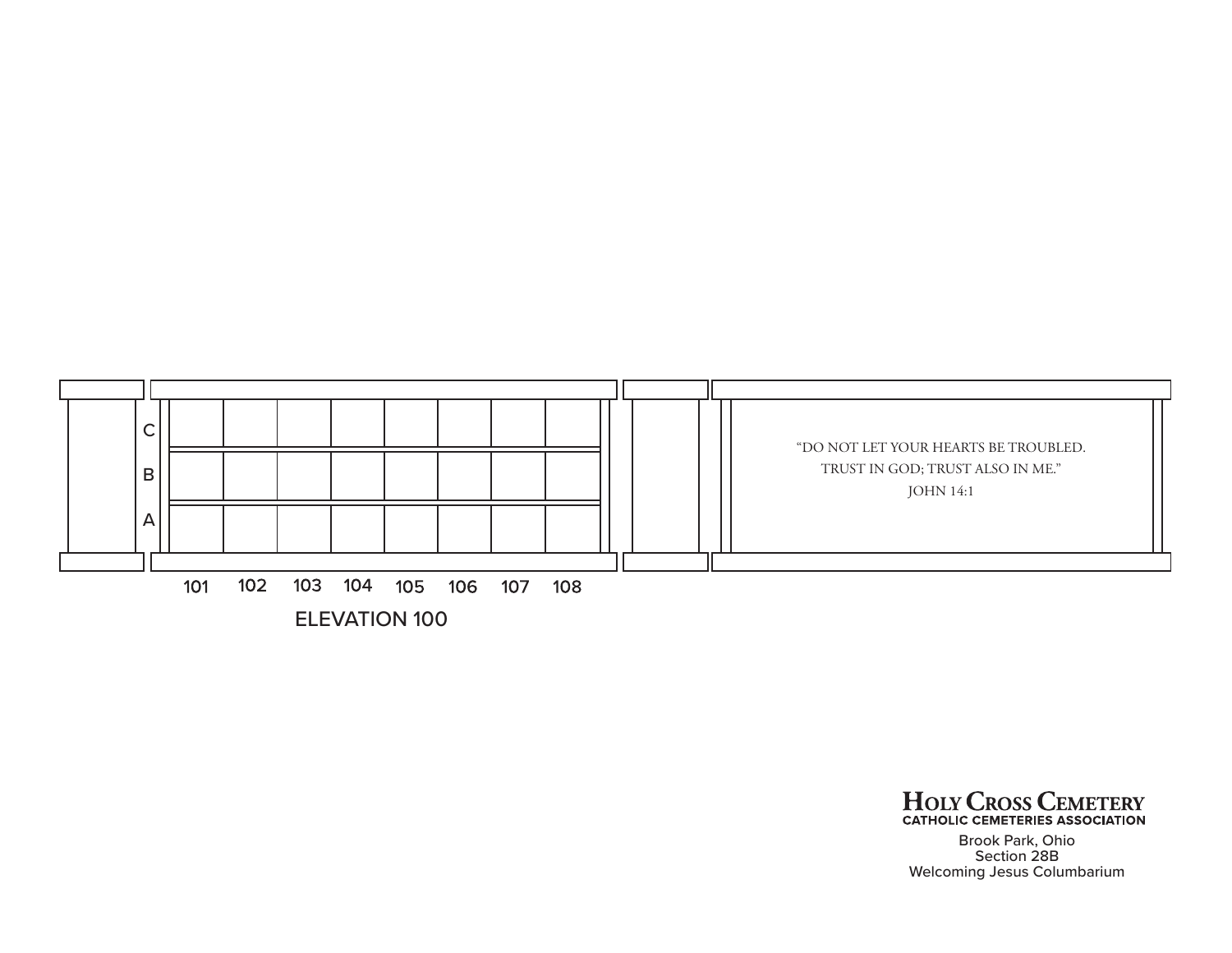

ELEVATION 200

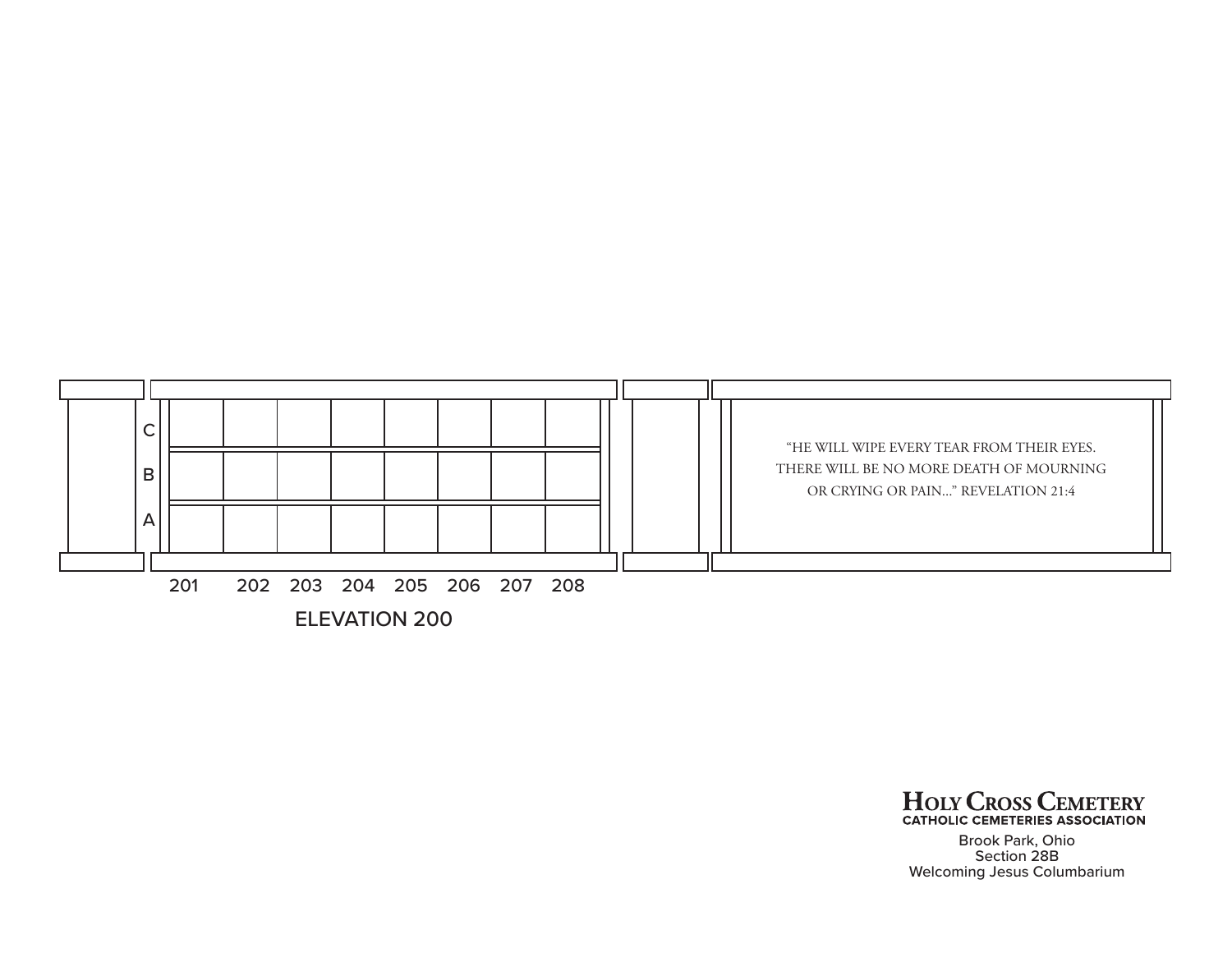

ELEVATION 300

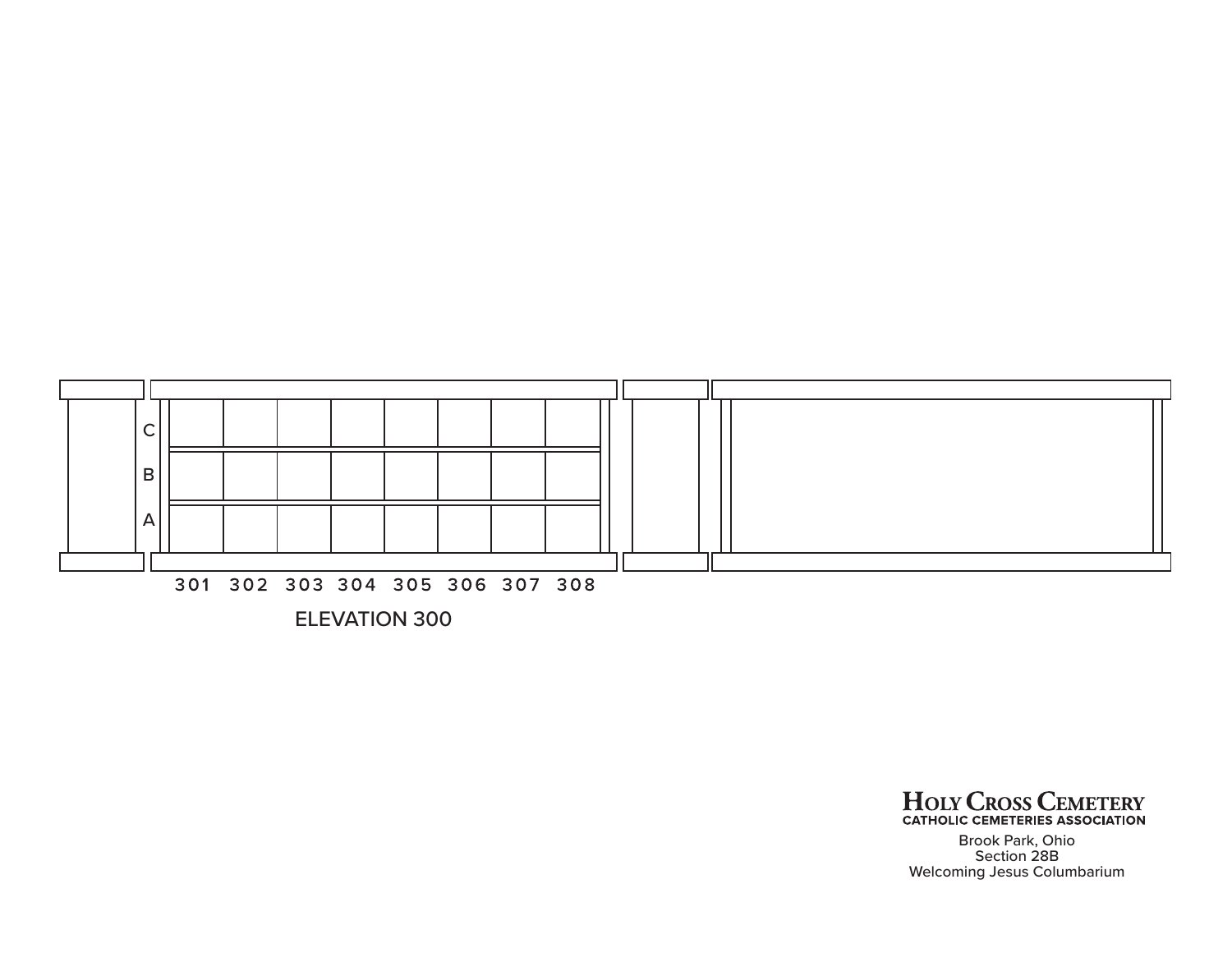

ELEVATION 400

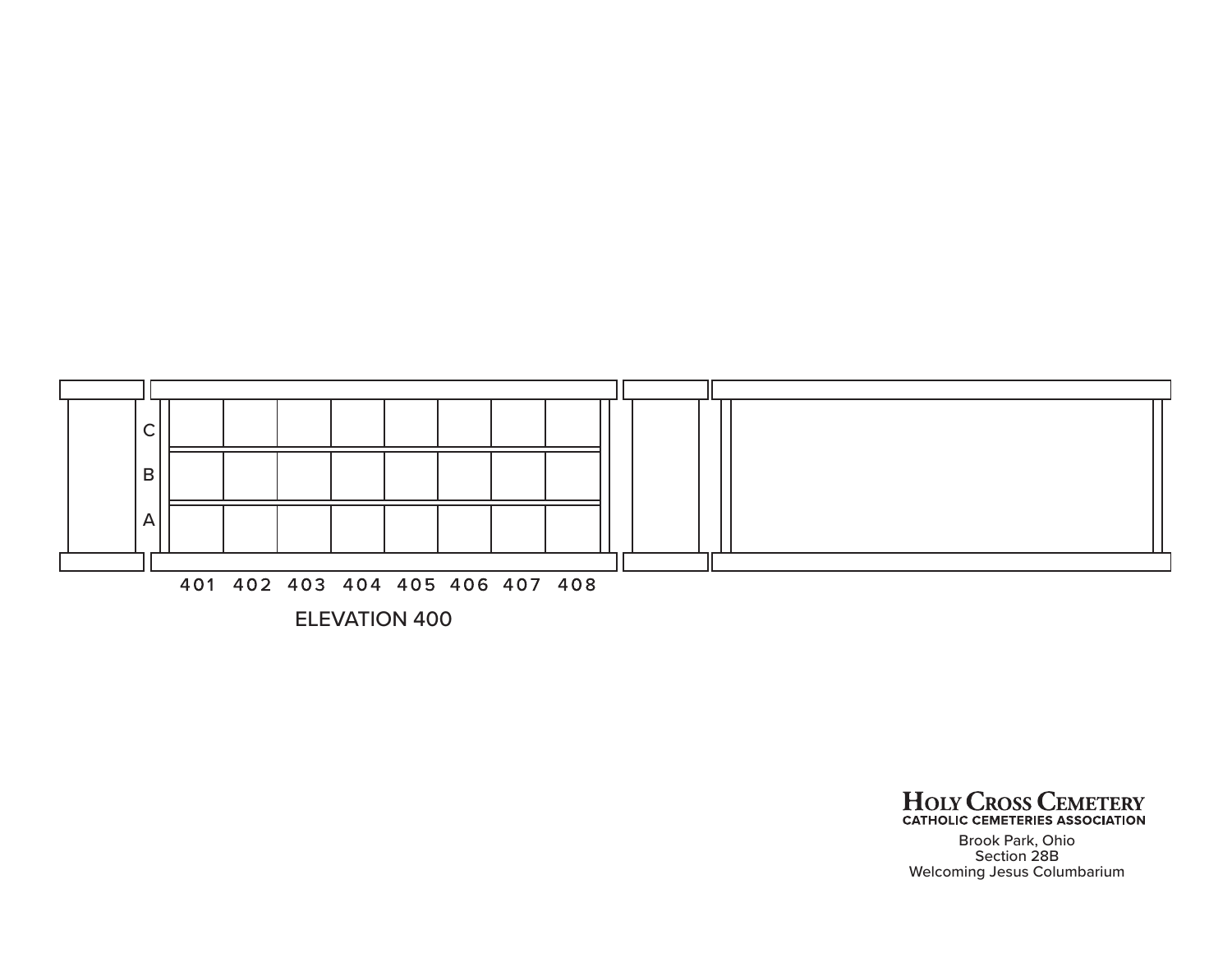## **ELEVATION/AISLE: WELCOMING JESUS**



**ELEVATION/AISLE: ST. MATTHEW**

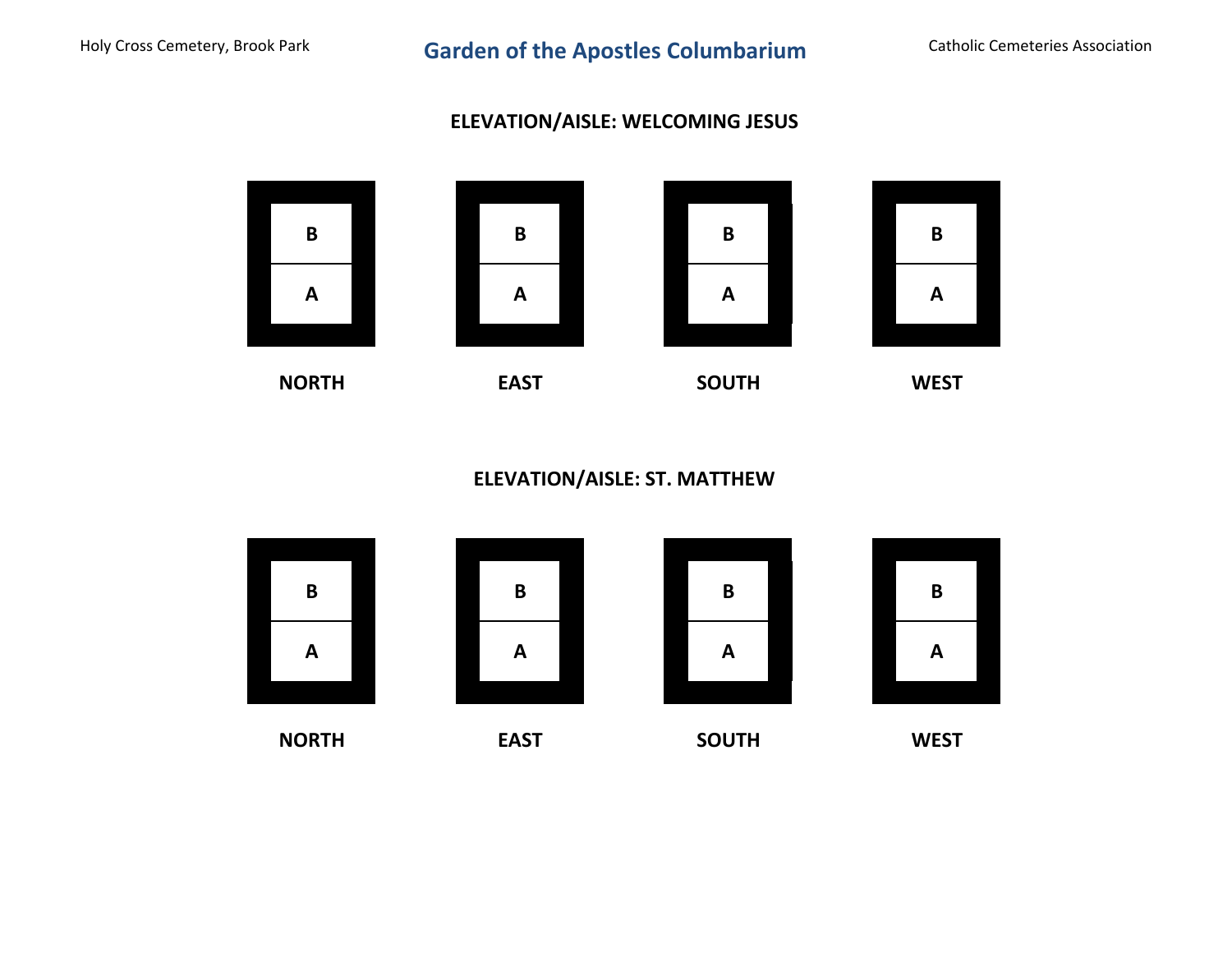## **ELEVATION/AISLE: ST. ANDREW**



**ELEVATION/AISLE: ST. SIMON**

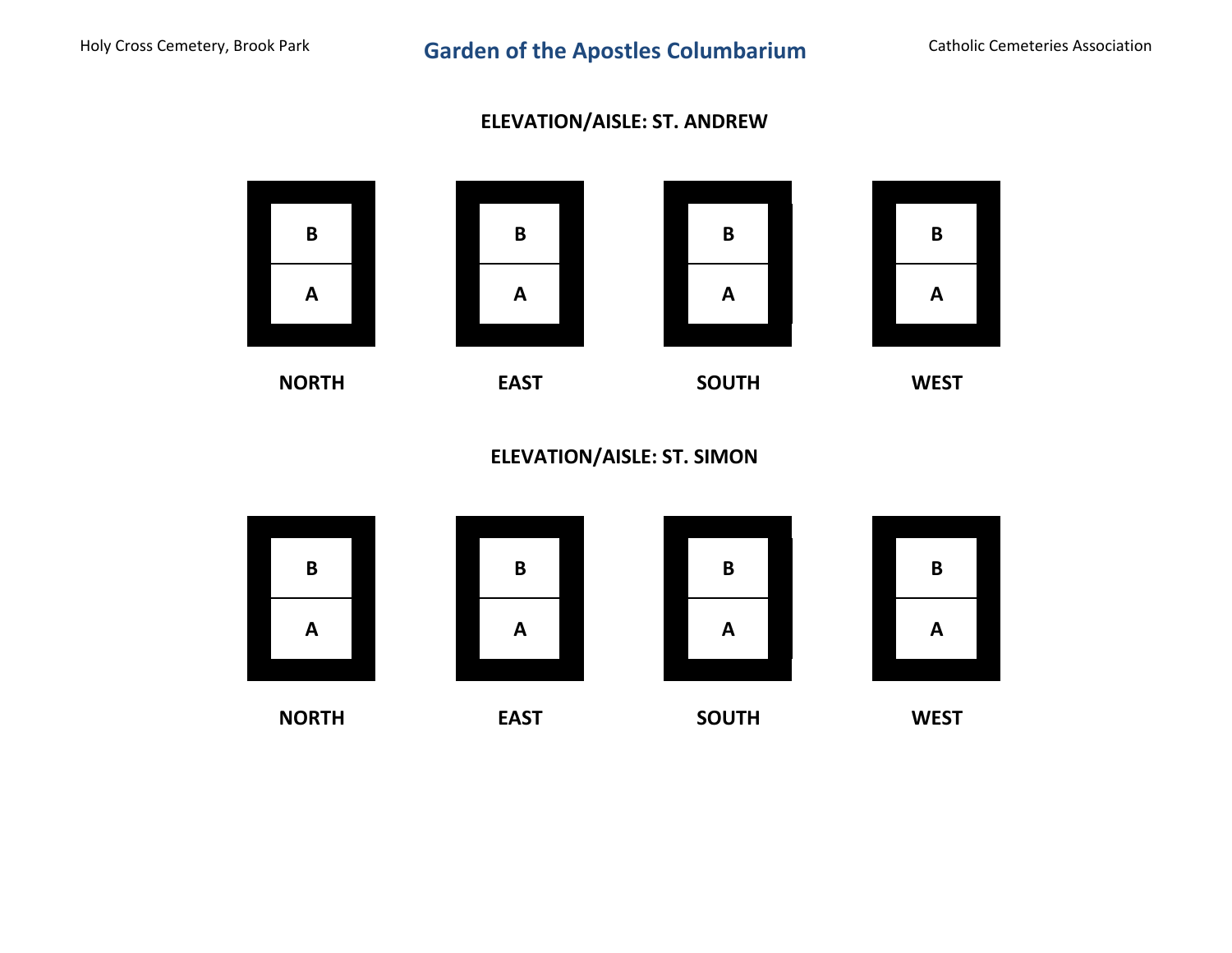## **ELEVATION/AISLE: ST. JAMES THE LESS**



**ELEVATION/AISLE: ST. THADDEOUS**

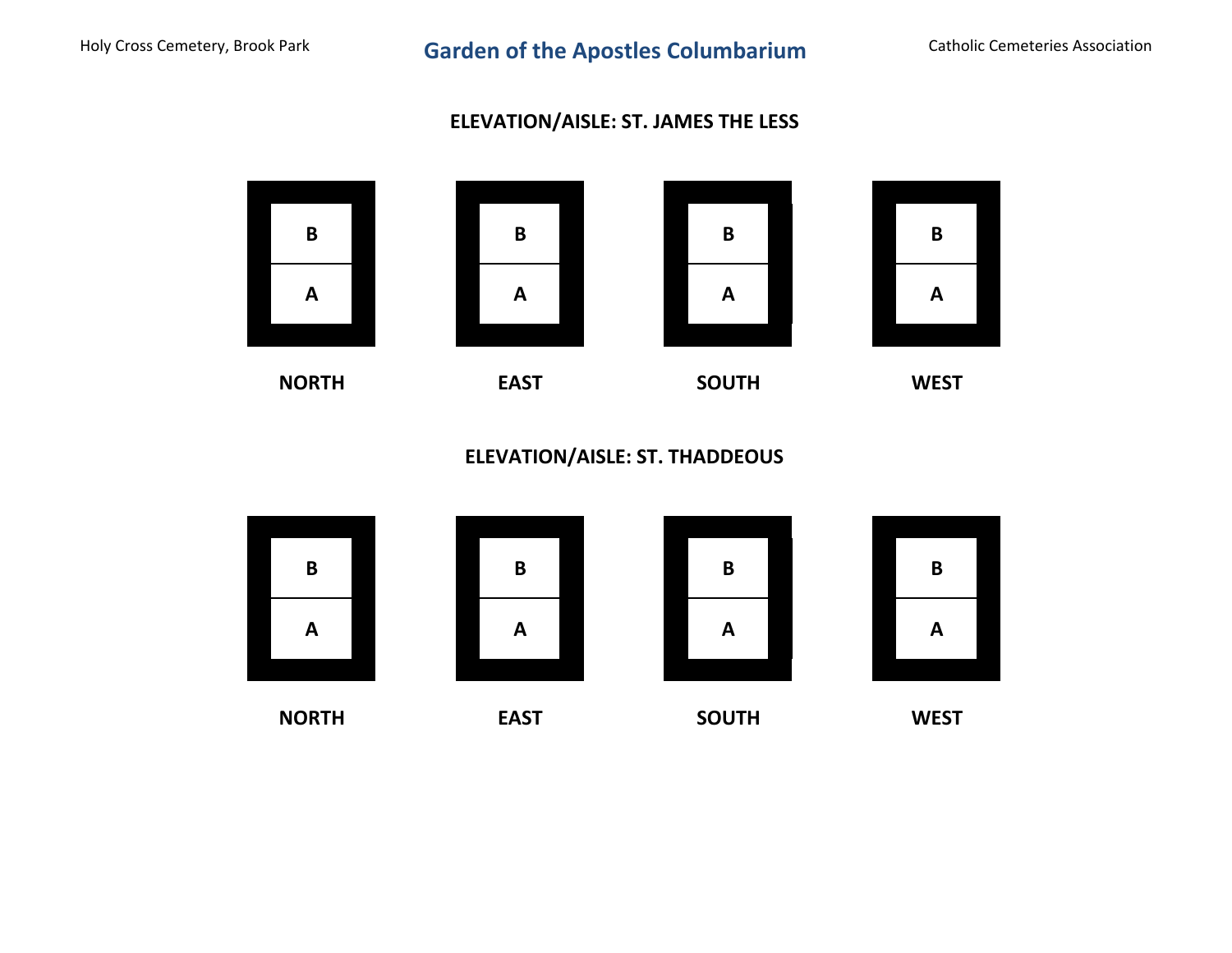## **ELEVATION/AISLE: ST. BARTHOLOMEW**



**ELEVATION/AISLE: ST. JAMES THE GREAT**

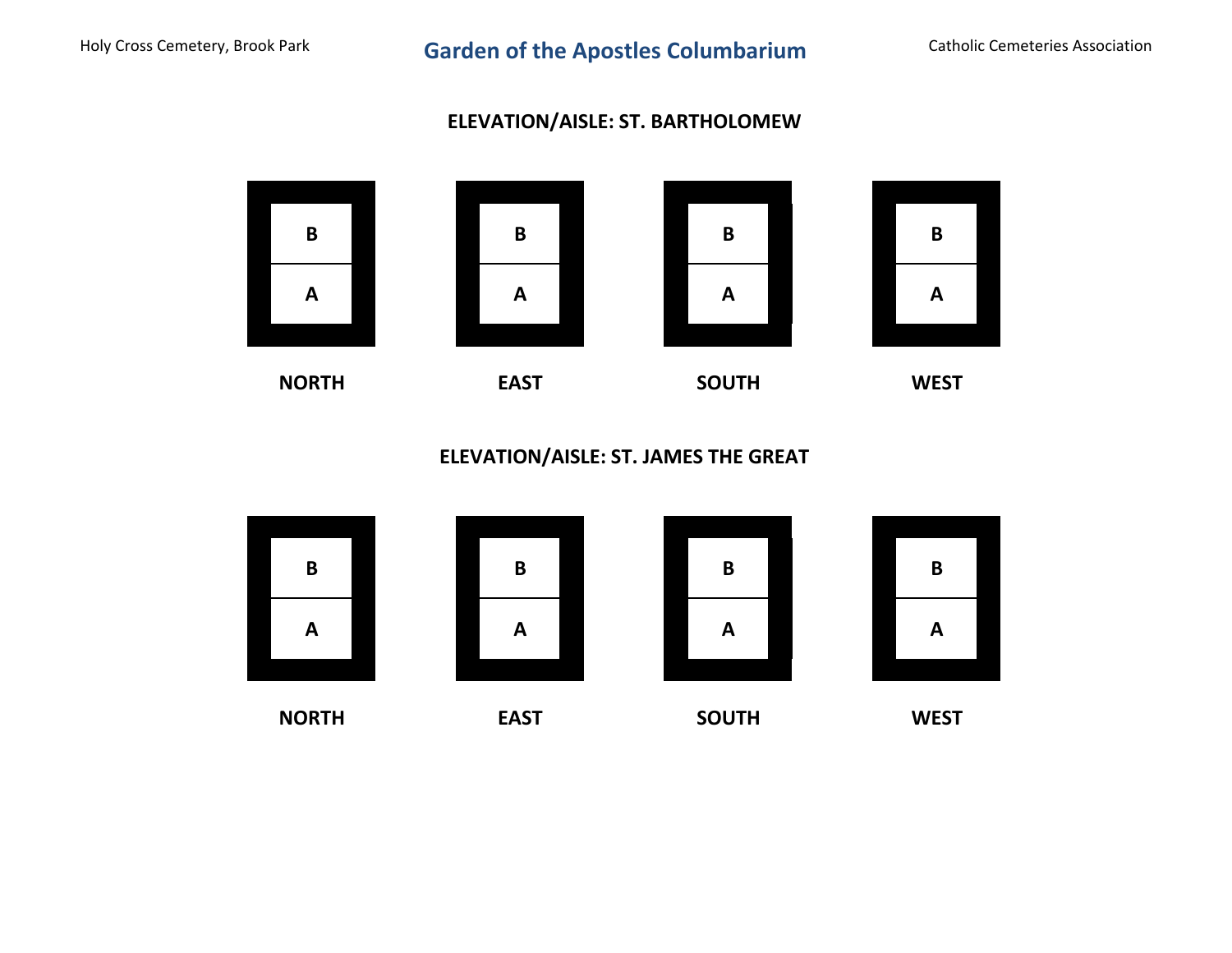## **ELEVATION/AISLE: ST. PHILIP**



**ELEVATION/AISLE: ST. THOMAS**

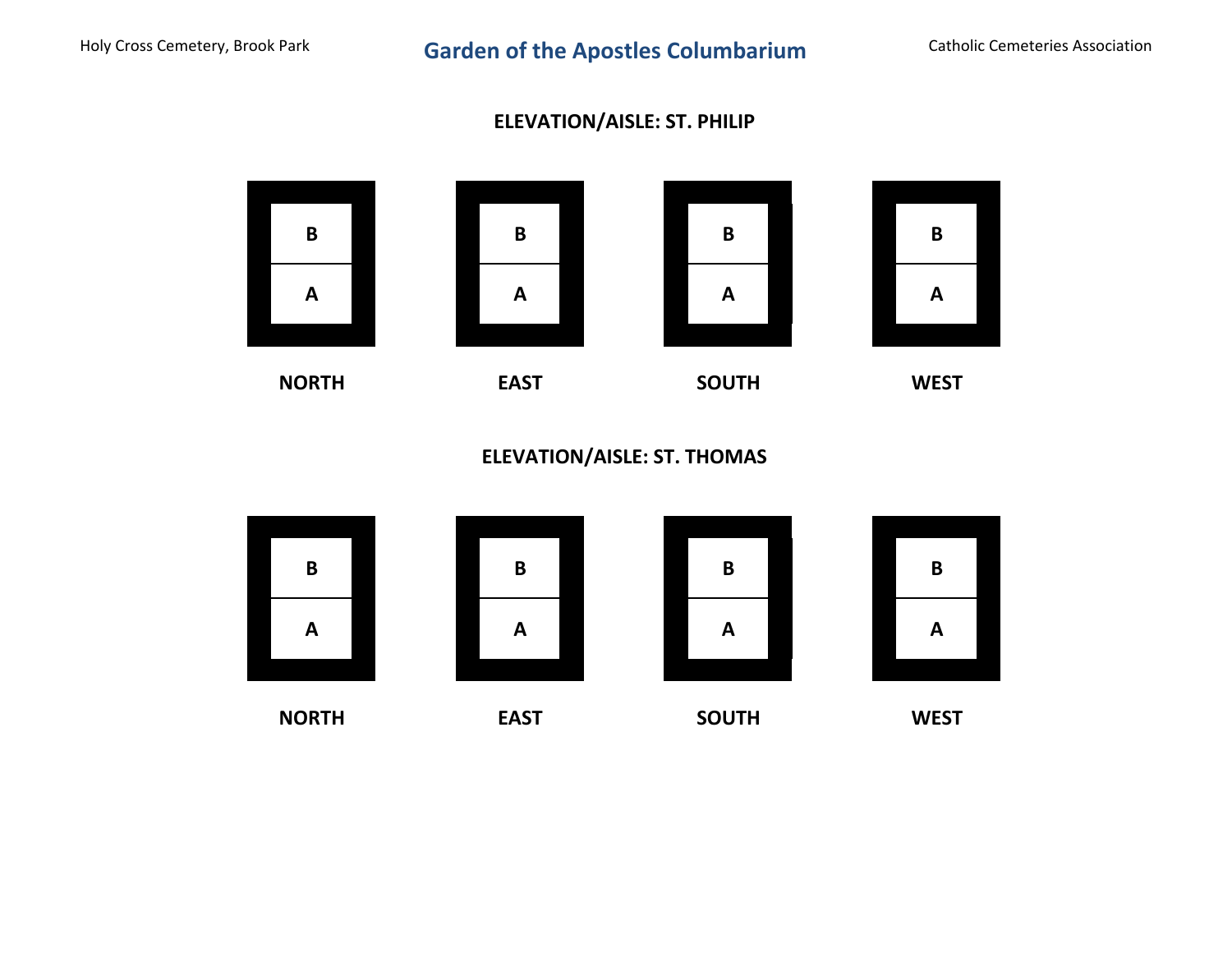## **ELEVATION/AISLE: ST. PETER**



**ELEVATION/AISLE: ST. PAUL**

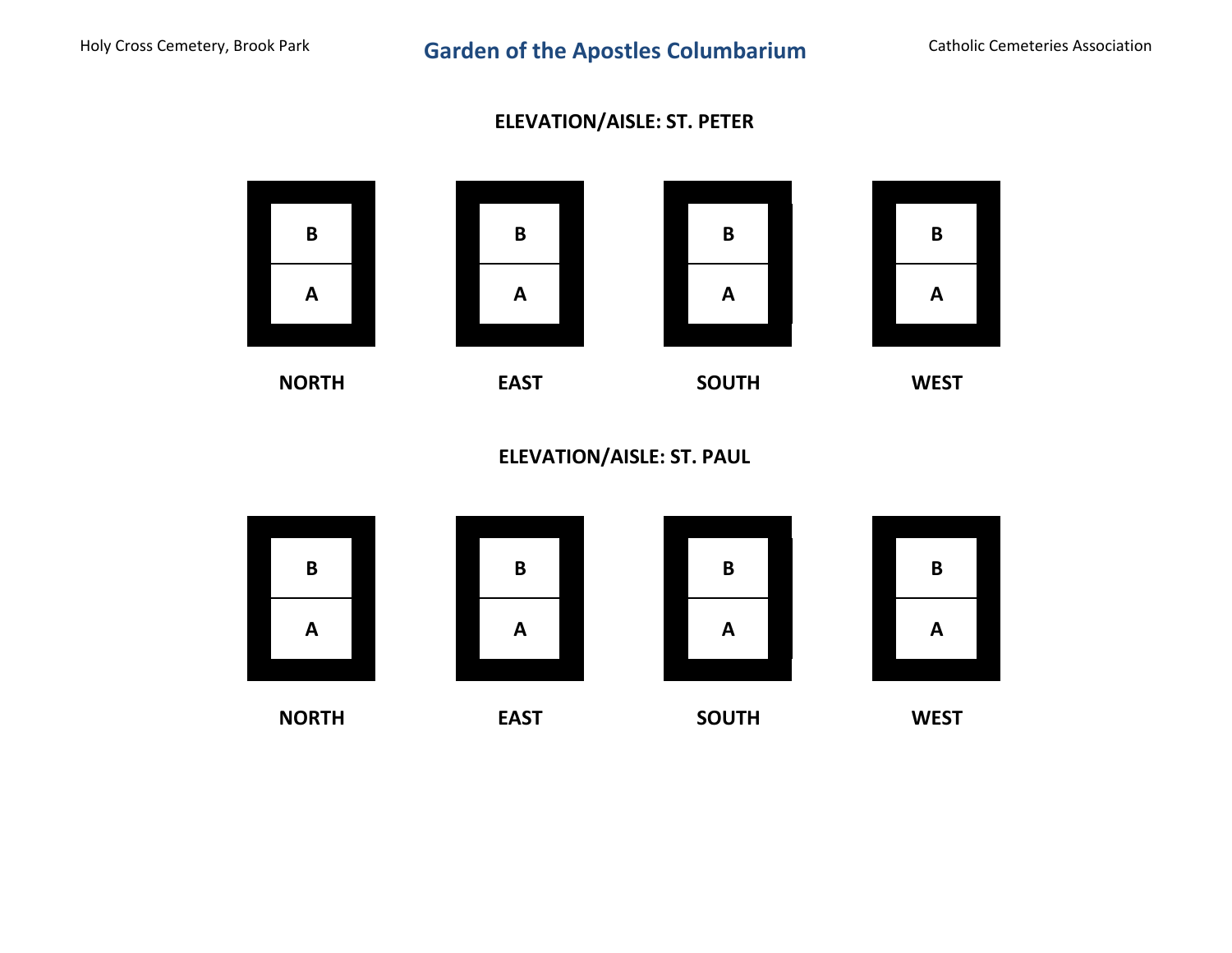# **ELEVATION/AISLE: ST. JOHN**